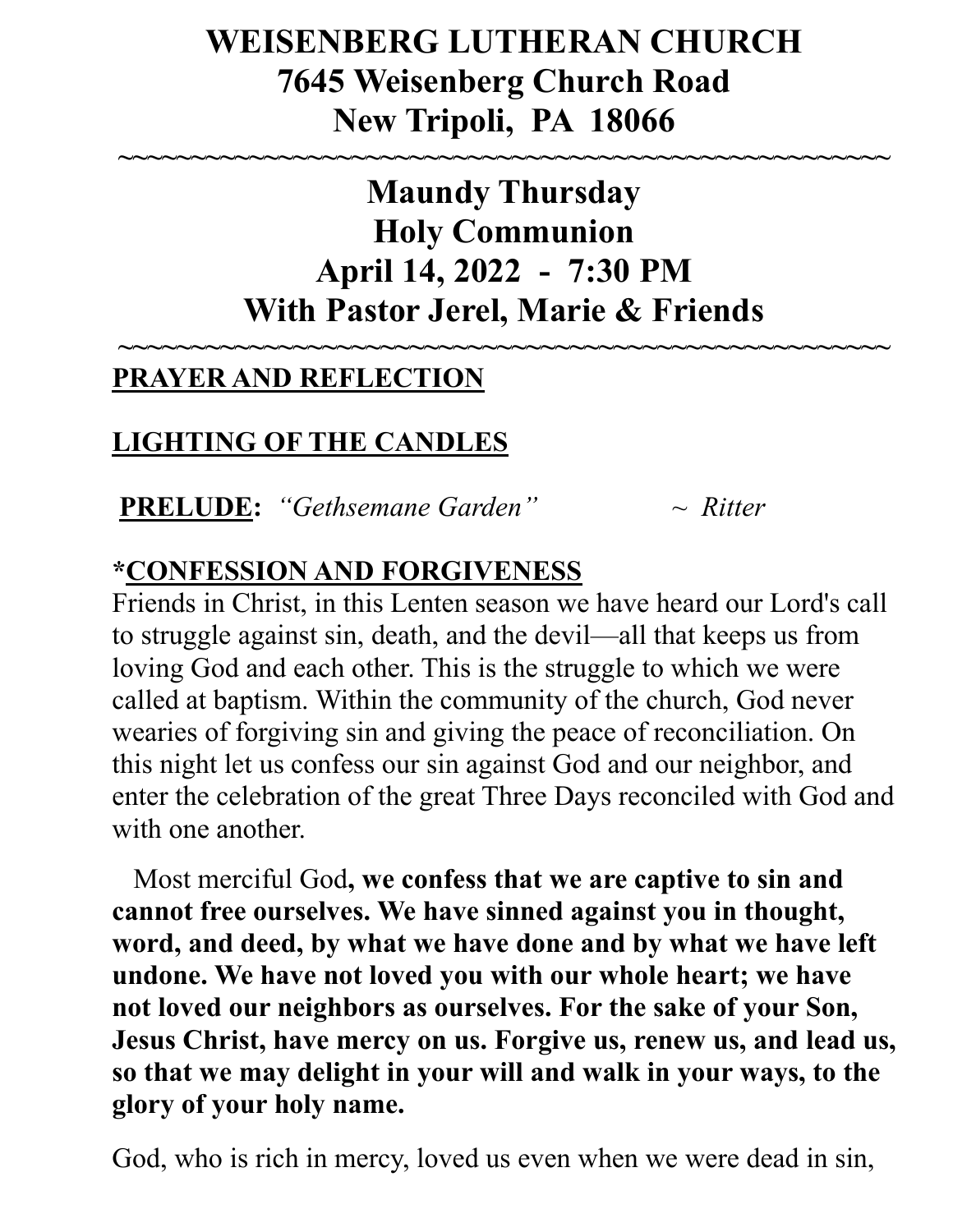and made us alive together with Christ. By grace you have been saved. IN the name Jesus Christ, your sins are forgiven. Almighty God strengthen you with power through the Holy Spirit, that Christ may live in your hearts through faith. **Amen**.

**\*Hymn** *"God Loved the World" No. 323*

#### **\*Greeting**

The grace of our Lord Jesus Christ, the love of God, and the communion of the Holy Spirit be with you all. **And also with you.**

**\*Prayer of the Day** Let us pray**. … Holy God, source of all love, on the night of his betrayal, Jesus gave us a new commandment, to love one another as he loves us. Write this commandment in our hearts, and give us the will to serve others as he was the servant of all, your Son, Jesus Christ, our Savior and Lord, who lives and reigns with you and the Holy Spirit, one God, now and forever. Amen.**

## **First Reading: Exodus 12:1-14**

A reading from Exodus.

*Israel remembered its deliverance from slavery in Egypt by celebrating the festival of Passover. This festival featured the Passover lamb, whose blood was used as a sign to protect God's people from the threat of death. The early church described the Lord's supper using imagery from the Passover, especially in portraying Jesus as the lamb who delivers God's people from sin and death.*

The LORD said to Moses and Aaron in the land of Egypt: 2This month shall mark for you the beginning of months; it shall be the first month of the year for you. 3Tell the whole congregation of Israel that on the tenth of this month they are to take a lamb for each family, a lamb for each household. <sup>4</sup> If a household is too small for a whole lamb, it shall join its closest neighbor in obtaining one; the lamb shall be divided in proportion to the number of people who eat of it. <sup>5</sup>Your lamb shall be without blemish, a year-old male; you may take it from the sheep or from the goats. 6You shall keep it until the fourteenth day of this month; then the whole assembled congregation of Israel shall slaughter it at twilight. They shall take some of the blood and put it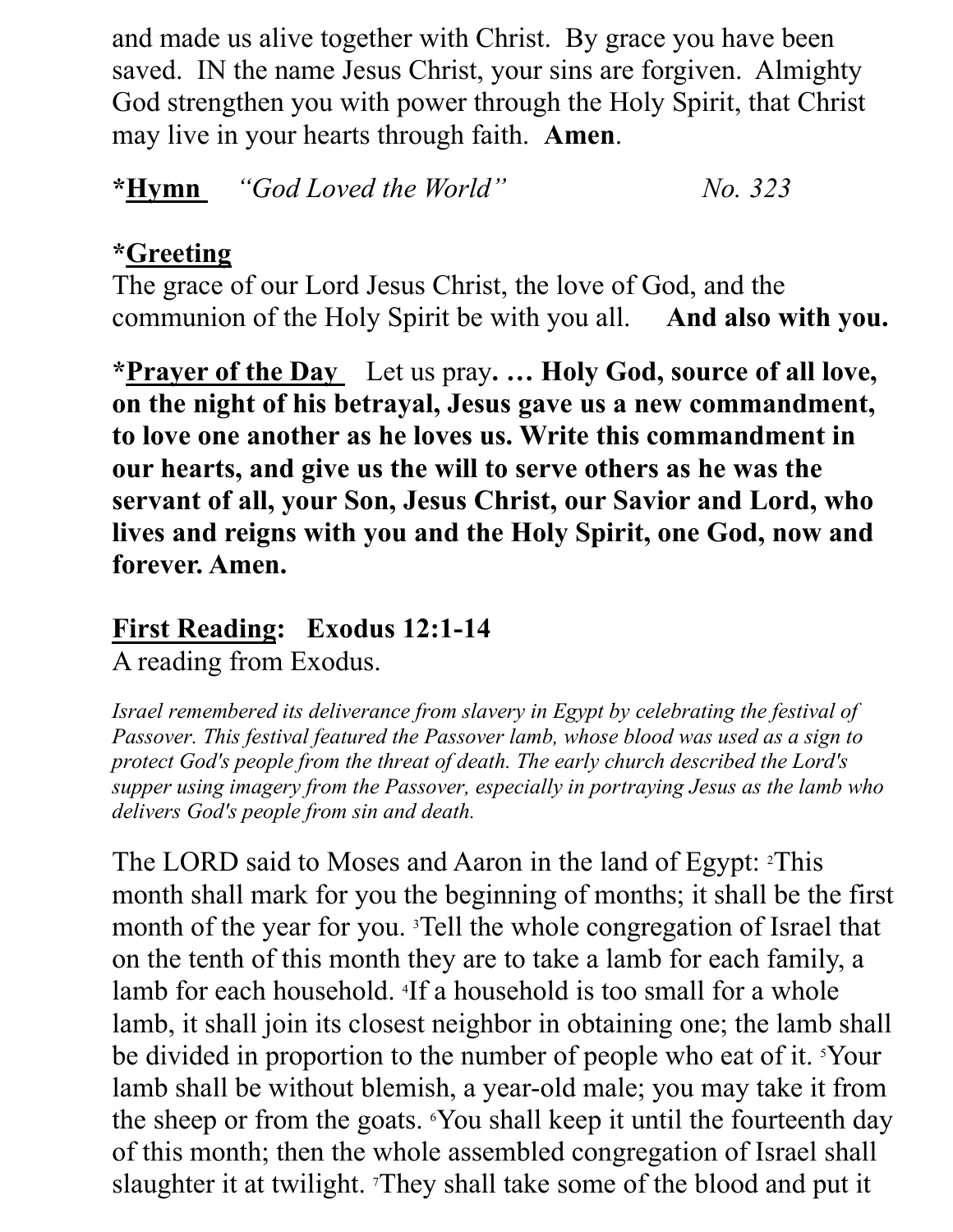on the two doorposts and the lintel of the houses in which they eat it. <sup>8</sup>They shall eat the Lamb that same night; they shall eat it roasted over the fire with unleavened bread and bitter herbs. *Po* not eat any of it raw or boiled in water, but roasted over the fire, with its head, legs and inner organs. 10You shall let none of it remain until the morning; anything that remains until the morning you shall burn. <sup>11</sup>This is how you shall eat it: your loins girded, your sandals on your feet, and your staff in your hand; and you shall eat it hurriedly. It is the Passover of the LORD. 12For I will pass through the land of Egypt that night, and I will strike down every firstborn in the land of Egypt, both human beings and animals; on all the gods of Egypt I will execute judgments: I am the LORD. <sup>13</sup>The blood shall be a sign for you on the houses where you live: when I see the blood, I will pass over you, and no plague shall destroy you when I strike the land of Egypt. 14This day shall be a day of remembrance for you. You shall celebrate it as a festival to the LORD; throughout your generations you shall observe it as a perpetual ordinance.

The word of the Lord. **Thanks be to God**.

### **PSALM: 116:1-2, 12-19**

I love the LORD, who has heard my voice, **and listened to my supplication,** 2 for the LORD has given ear to me **whenever I called.** <sup>12</sup>How shall I repay the LORD **for all the good things God has done for me?** <sup>13</sup>I will lift the cup of salvation **and call on the name of the LORD.** <sup>14</sup>I will fulfill my vows to the LORD **in the presence of all God's people.** <sup>15</sup>Precious in your sight, O LORD, **is the death of your servants.** <sup>16</sup>O LORD, truly I am your servant; **I am your servant, the child of your handmaid; you have freed me from my bonds.**

<sup>17</sup>I will offer you the sacrifice of thanksgiving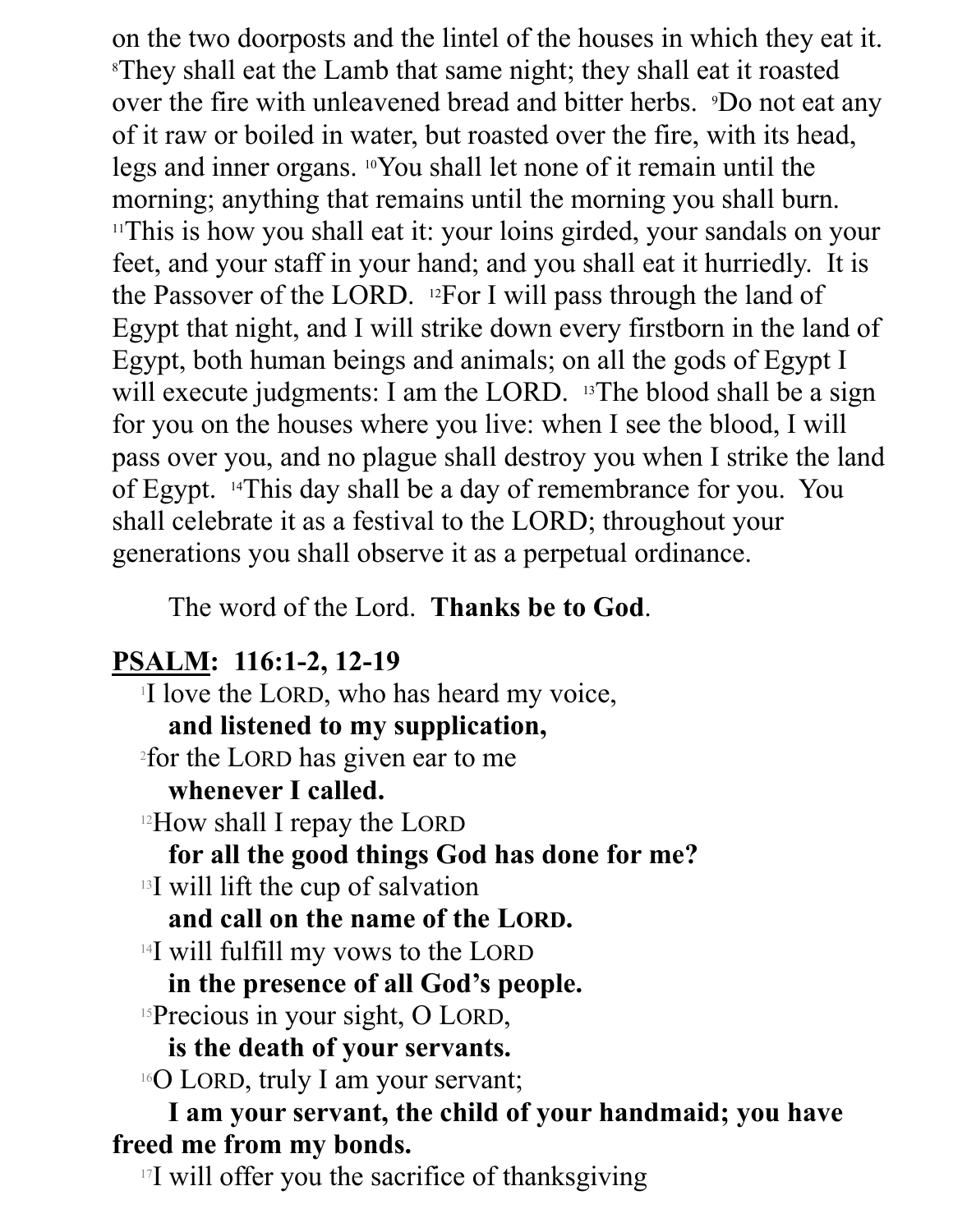**and call upon the name of the LORD.** <sup>18</sup>I will fulfill my vows to the LORD **in the presence of all God's people,** <sup>19</sup>in the courts of the LORD's house, **in the midst of you, O Jerusalem.** 

**Second Reading: 1 Corinthians 11:23-26**  A reading from 1 Corinthians.

*In the bread and cup of the Lord's supper, we experience intimate fellowship with Christ and with one another, because it involves his body given for us and the new covenant in his blood. Faithful participation in this meal is a living proclamation of Christ's death until he comes in the future.*

*<sup>23</sup>*For I received from the Lord what I also handed on to you, that the Lord Jesus on the night when he was betrayed took a loaf of bread, <sup>24</sup>and when he had given thanks, he broke it and said, "This is my body that is for you. Do this in remembrance of me." <sup>25</sup>In the same way he took the cup also, after supper, saying, "This cup is the new covenant in my blood. Do this, as often as you drink it, in remembrance of me." 26For as often as you eat this bread and drink the cup, you proclaim the Lord's death until he comes.

The word of the Lord. **Thanks be to God.**

### **\*Gospel Acclamation**:

*Return to the Lord, your God, for he is gracious and merciful, slow to anger, and abounding in steadfast love.*

### **\*Gospel: John 13:1-17, 31b-35**

The holy gospel according to John. **Glory to you, O Lord.**

 *The story of the last supper in John's gospel recalls a remarkable event not mentioned elsewhere: Jesus performs the duty of a slave, washing the feet of his disciples and urging them to do the same for one another.*

Now before the festival of the Passover, Jesus knew that his hour had come to depart from this world and go to the Father. Having loved his own who were in the world, he loved them to the end. 2The devil had already put it into the heart of Judas son of Simon Iscariot to betray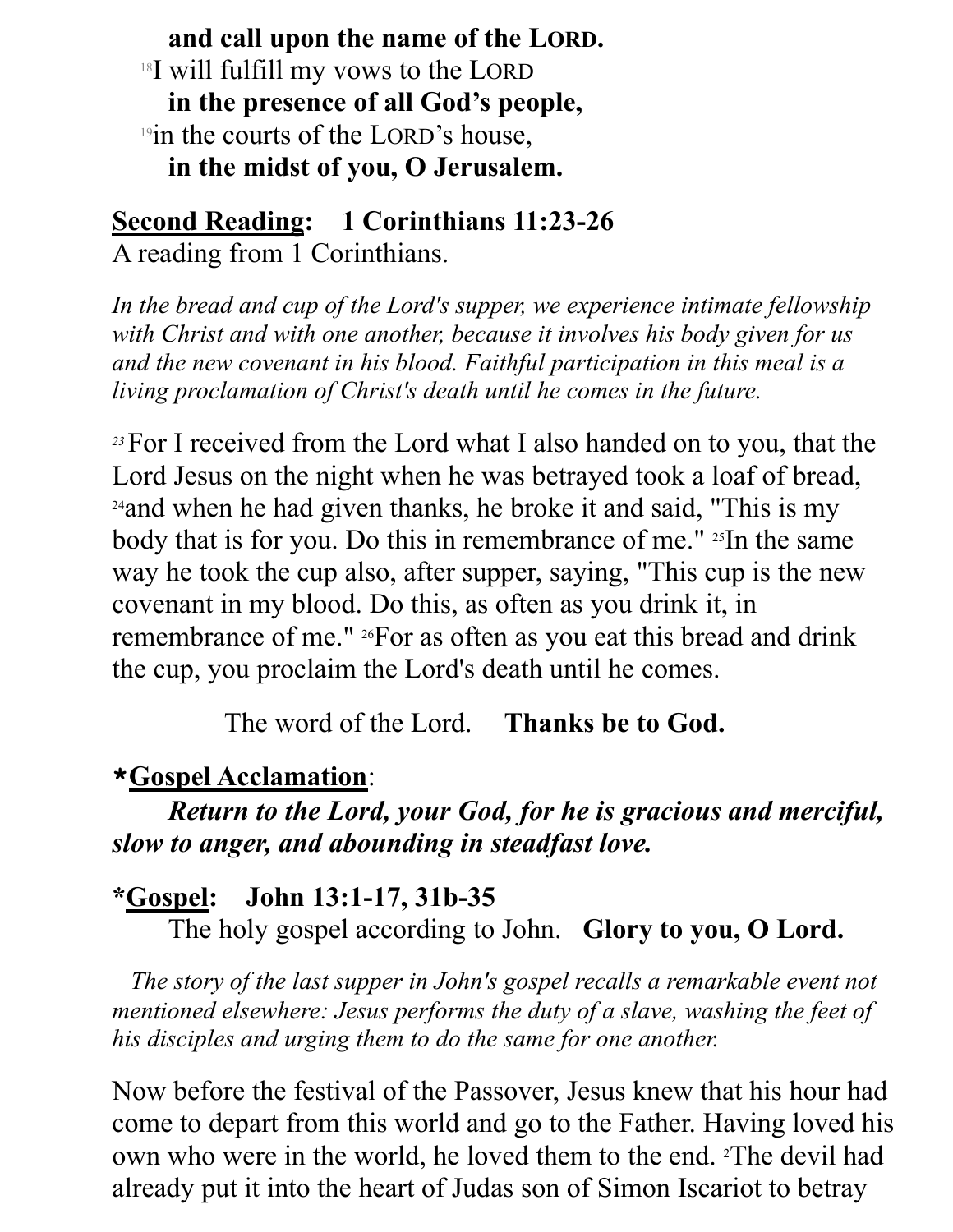him. And during supper <sup>3</sup>Jesus, knowing that the Father had given all things into his hands, and that he had come from God and was going to God, 4got up from the table, took off his outer robe, and tied a towel around himself. 5Then he poured water into a basin and began to wash the disciples' feet and to wipe them with the towel that was tied around him. 6He came to Simon Peter, who said to him, "Lord, are you going to wash my feet?" 7Jesus answered, "You do not know now what I am doing, but later you will understand." <sup>8</sup>Peter said to him, "You will never wash my feet." Jesus answered, "Unless I wash you, you have no share with me." 9Simon Peter said to him, "Lord, not my feet only but also my hands and my head!" 10Jesus said to him, "One who has bathed does not need to wash, except for the feet, but is entirely clean. And you are clean, though not all of you." 11For he knew who was to betray him; for this reason, he said, "Not all of you are clean." 12After he had washed their feet, had put on his robe, and had returned to the table, he said to them, "Do you know what I have done to you? 13You call me Teacher and Lord — and you are right, for that is what I am. 14So if I, your Lord and Teacher, have washed your feet, you also ought to wash one another's feet. 15For I have set you an example, that you also should do as I have done to you. 16Very truly, I tell you, servants are not greater than their master, nor are messengers greater than the one who sent them. 17If you know these things; you are blessed if you do them. 31b"Now the Son of Man has been glorified, and God has been glorified in him. 32If God has been glorified in him, God will also glorify him in himself and will glorify him at once. <sup>33</sup>Little children, I am with you only a little longer. You will look for me; and as I said to the Jews so now I say to you, 'Where I am going, you cannot come.' <sup>34</sup>I give you a new commandment, that you love one another. Just as I have loved you, you also should love one another. 35By this everyone will know that you are my disciples, if you have love for one another."

The gospel of the Lord. **Praise to you, O Christ.**

### **SERMON**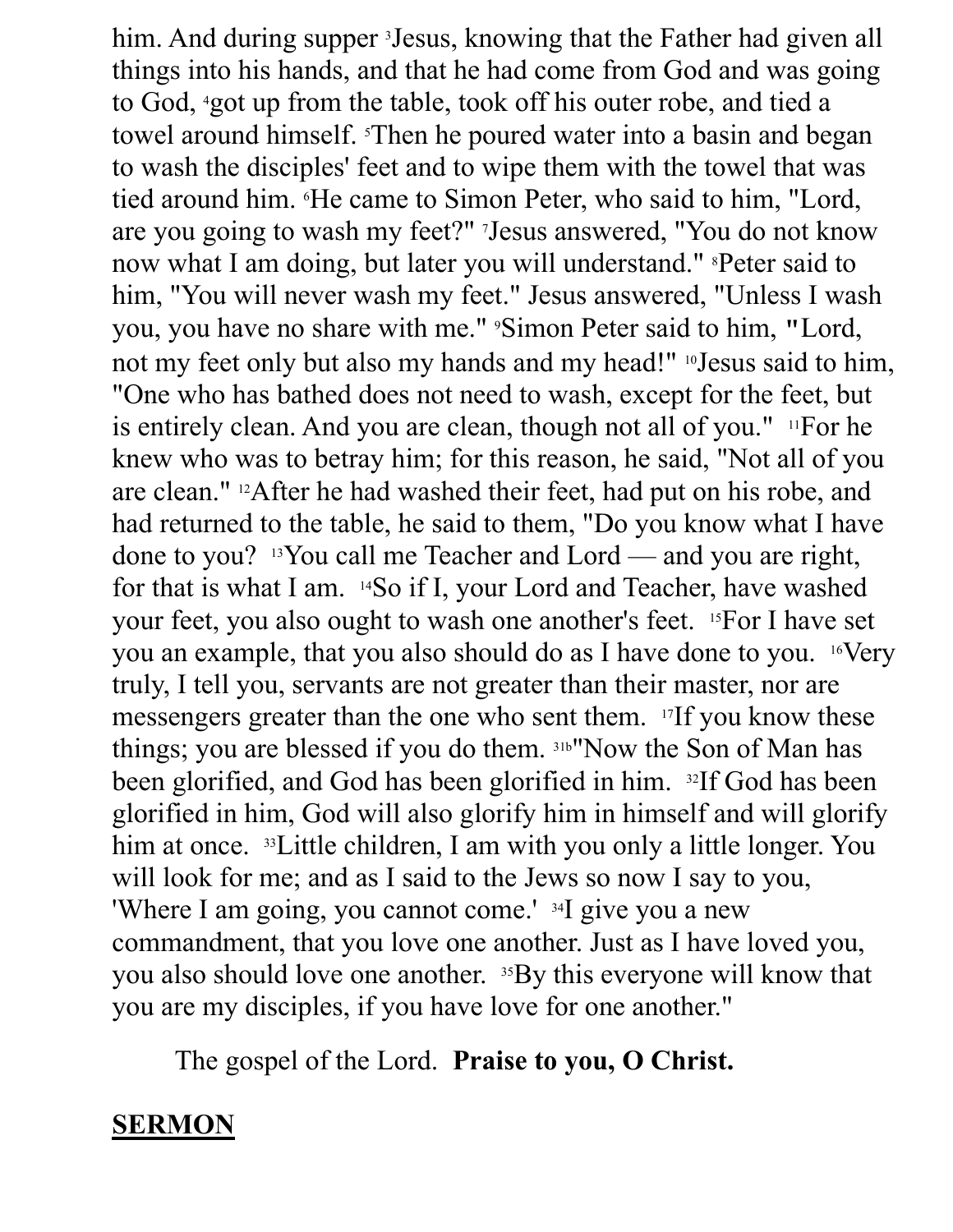#### **\*Prayers of Intercession:**

In these holiest of days, we offer prayers for ourselves, our neighbors, and our world.

We pray for the church around the world. Write your new commandment of love on the heart of every believer and strengthen pastors, deacons, and lay leaders in humble service for your people. Merciful God, **receive our prayer.**

We pray for the good earth you have made. Protect fields, orchards, local farms, and gardens. Inspire us with the new life budding around us, that we show more care for plants and all living creatures. Merciful God, **receive our prayer.**

We pray for leaders in every land. Kindle compassion and equity in all who are called to administer justice. Guide all in positions of power away from the temptations of abuse and toward work for the common good. Merciful God, **receive our prayer.**

We pray for all who are in need, especially those who are incarcerated or unjustly accused. Illuminate paths to end oppression and form supportive communities gathered around a common commitment to justice and peace. Merciful God, **receive our prayer.**

We pray for this congregation and all who gather to receive your body and blood this night. Fill us at this shared table and nourish us well to heed your example of grace. Send us in love to those who cannot be with us due to illness (*especially*). Merciful God, **receive our prayer.**

We give thanks for those who have died in the faith. Teach us by their example and comfort us as we mourn. Renew us by the promise of life together with you. Merciful God, **receive our prayer.**

We offer to you these petitions and those we carry in our hearts, trusting in your abundant and ever-present mercy. **Amen.**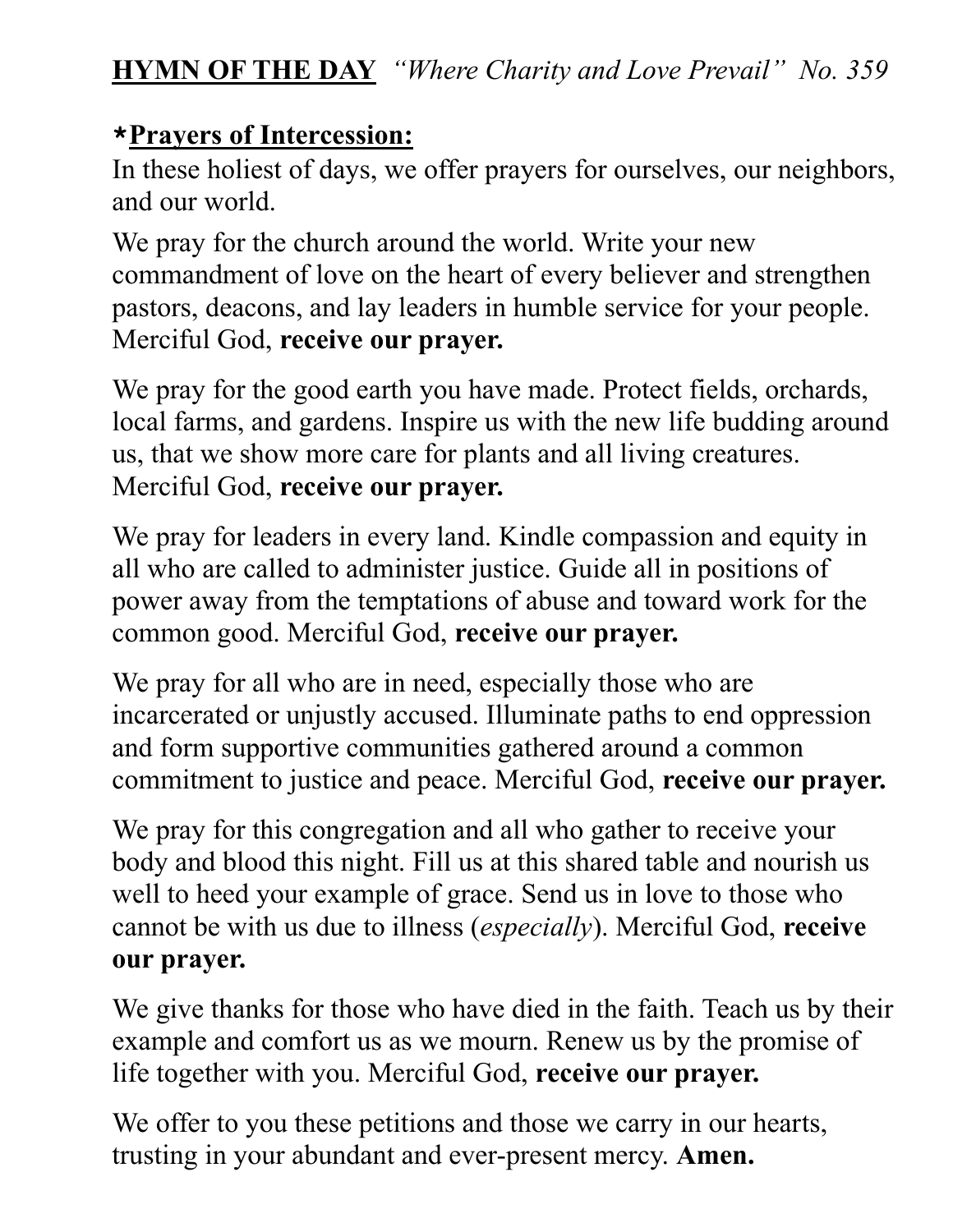**\*Peace** The peace of Christ be with you always. **And also with you.**

**Offering/Offeratory:** *"In Remembrance of Him" ~ Taylor*

**Worship Choir Anthem:** *"Remember Me" ~ Krueger/arr. Innes*

#### \***Offering Brought Forward (in Silence)**

**\*Offering Prayer:** Extravagant God, you have blessed us with the fullness of creation. Now we gather at your feast where you offer us the food that satisfies. Take and use what we offer here, come among us, and feed us with the body and blood of Christ, in whose name we pray. **Amen.**

| <i>*Dialogue</i>               | (ELW p. 152) |
|--------------------------------|--------------|
| <i>*Preface</i>                | (ELW p. 153) |
| *Holy, Holy, Holy (ELW p. 153) |              |

#### **\*Words of Institution**

In the night in which he was betrayed, our Lord Jesus took bread, and gave thanks; broke it, and gave it to his disciples, saying: Take and eat; this is my body, given for you. Do this for the remembrance of me. Again, after supper, he took the cup, gave thanks, and gave it for all to drink, saying: This cup is the new covenant in my blood, shed for you and for all people for the forgiveness of sin. Do this for the remembrance of me.

**\*Lord's Prayer: Our Father, who art in heaven, hallowed be thy name, thy kingdom come, thy will be done, on earth as it is in heaven. Give us this day our daily bread; and forgive us our trespasses, as we forgive those who trespass against us; and lead us not into temptation, but deliver us from evil. For thine is the kingdom, and the power, and the glory, forever and ever. Amen.**

#### **\*Invitation to Communion**

Here is food and drink for the journey. Take and be filled.

## \***Communion Song (ELW p. 154)**